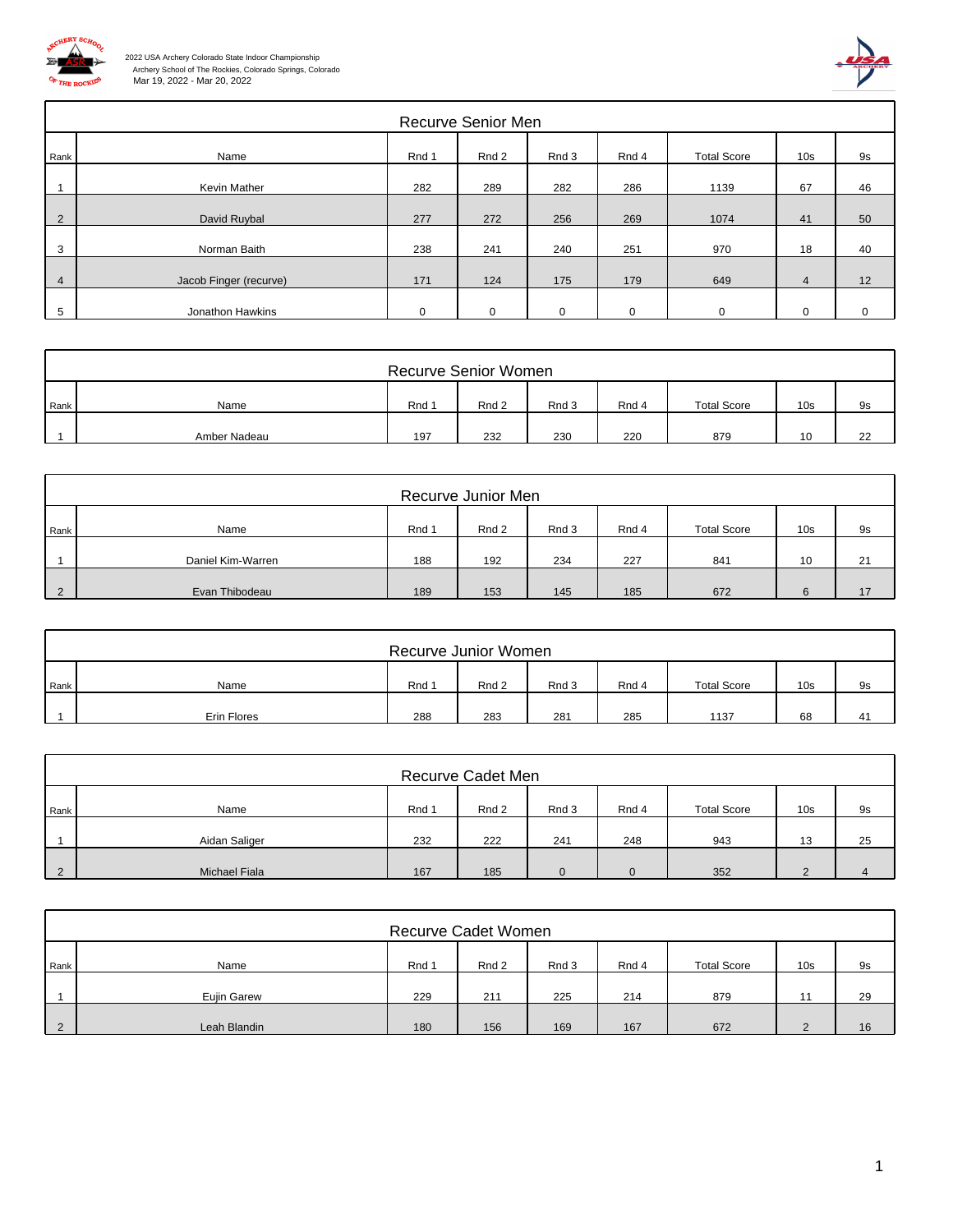



|                | Recurve Cub Men      |       |       |       |       |                    |                 |    |  |  |  |
|----------------|----------------------|-------|-------|-------|-------|--------------------|-----------------|----|--|--|--|
| Rank           | Name                 | Rnd 1 | Rnd 2 | Rnd 3 | Rnd 4 | <b>Total Score</b> | 10 <sub>s</sub> | 9s |  |  |  |
|                | Caelan Shanklin      | 252   | 240   | 259   | 268   | 1019               | 20              | 49 |  |  |  |
| $\overline{2}$ | <b>Wallace Dover</b> | 188   | 196   | 224   | 213   | 821                | $\Omega$        | 23 |  |  |  |
| 3              | <b>Griffin Adams</b> | 190   | 178   | 182   | 194   | 744                | 10              | 13 |  |  |  |

|          | Recurve Cub Women |       |       |       |       |                    |                 |    |  |  |  |
|----------|-------------------|-------|-------|-------|-------|--------------------|-----------------|----|--|--|--|
| Rank     | Name              | Rnd 1 | Rnd 2 | Rnd 3 | Rnd 4 | <b>Total Score</b> | 10 <sub>s</sub> | 9s |  |  |  |
|          | Milla Shanklin    | 260   | 245   | 258   | 242   | 1005               | 25              | 42 |  |  |  |
| $\Omega$ | Adrianna Deans    | 229   | 246   | 233   | 231   | 939                | 20              | 26 |  |  |  |

|      | Recurve Bowman Men |       |       |       |       |                    |                 |    |  |  |  |
|------|--------------------|-------|-------|-------|-------|--------------------|-----------------|----|--|--|--|
| Rank | Name               | Rnd 1 | Rnd 2 | Rnd 3 | Rnd 4 | <b>Total Score</b> | 10 <sub>s</sub> | 9s |  |  |  |
|      | Ryan Kim-Warren    | 128   | 84    | 166   | 107   | 485                |                 | 12 |  |  |  |

|      | Recurve Bowman Women |       |       |       |       |                    |                 |    |  |  |  |
|------|----------------------|-------|-------|-------|-------|--------------------|-----------------|----|--|--|--|
| Rank | Name                 | Rnd 1 | Rnd 2 | Rnd 3 | Rnd 4 | <b>Total Score</b> | 10 <sub>s</sub> | 9s |  |  |  |
|      | Alora Mufford        | 73    | 36    | 78    | 107   | 294                |                 |    |  |  |  |

|      | Recurve Master Men        |             |              |              |          |                    |                 |                |  |  |  |
|------|---------------------------|-------------|--------------|--------------|----------|--------------------|-----------------|----------------|--|--|--|
| Rank | Name                      | Rnd 1       | Rnd 2        | Rnd 3        | Rnd 4    | <b>Total Score</b> | 10 <sub>s</sub> | 9s             |  |  |  |
|      | <b>Ted Holland</b>        | 281         | 278          | 283          | 279      | 1121               | 54              | 53             |  |  |  |
| 2    | John Parkinson            | 260         | 243          | 263          | 246      | 1012               | 24              | 50             |  |  |  |
| 3    | <b>Stuart Aldridge</b>    | 192         | 220          | 220          | 205      | 837                | 6               | 24             |  |  |  |
| 4    | <b>Dmitriy Bastunskiy</b> | $\mathbf 0$ | $\mathbf{0}$ | $\mathbf{0}$ | $\Omega$ | $\mathbf{0}$       | $\Omega$        | $\overline{0}$ |  |  |  |

|      | Recurve Master Women     |       |       |       |       |                    |                 |    |  |  |  |
|------|--------------------------|-------|-------|-------|-------|--------------------|-----------------|----|--|--|--|
| Rank | Name                     | Rnd 1 | Rnd 2 | Rnd 3 | Rnd 4 | <b>Total Score</b> | 10 <sub>s</sub> | 9s |  |  |  |
|      | <b>Christine Klinger</b> | 190   | 197   | 217   | 221   | 825                |                 | 19 |  |  |  |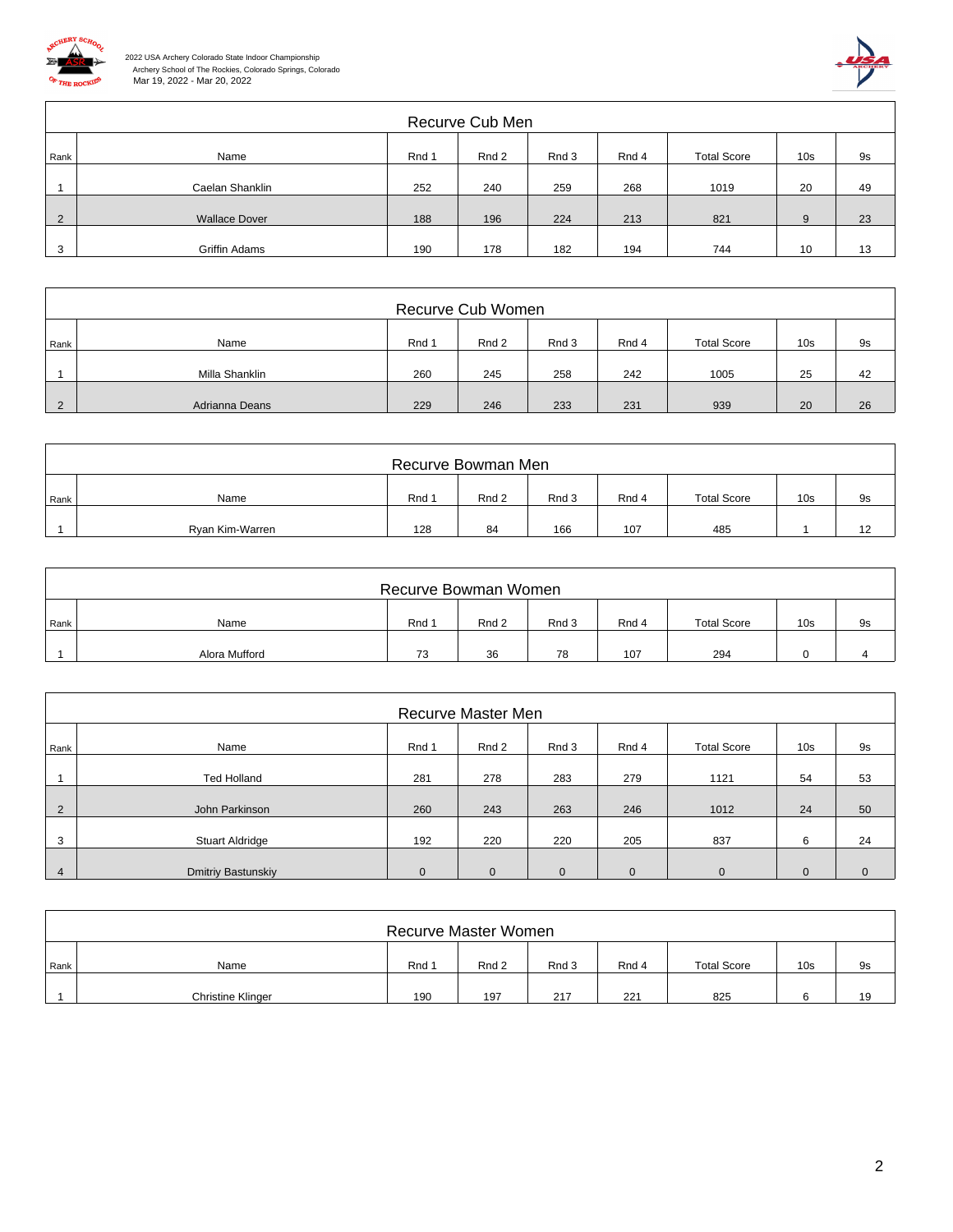

Г

 2022 USA Archery Colorado State Indoor Championship Archery School of The Rockies, Colorado Springs, Colorado Mar 19, 2022 - Mar 20, 2022



|                |                        | <b>Compound Senior Men</b> |             |             |             |                    |                 |             |
|----------------|------------------------|----------------------------|-------------|-------------|-------------|--------------------|-----------------|-------------|
| Rank           | Name                   | Rnd 1                      | Rnd 2       | Rnd 3       | Rnd 4       | <b>Total Score</b> | 10 <sub>s</sub> | 9s          |
| $\overline{1}$ | Justin Hartley         | 285                        | 285         | 286         | 284         | 1140               | 62              | 56          |
| $\overline{2}$ | Eric Imamura           | 281                        | 283         | 280         | 280         | 1124               | 45              | 74          |
| 3              | Seth Flores            | 277                        | 277         | 281         | 281         | 1116               | 38              | 80          |
| 4              | <b>Will Williams</b>   | 264                        | 270         | 277         | 269         | 1080               | 30              | 70          |
| 5              | William Kosnar         | 269                        | 273         | 264         | 268         | 1074               | 20              | 76          |
| 6              | <b>Teddy Kibel</b>     | 262                        | 259         | 265         | 264         | 1050               | 22              | 59          |
| $\overline{7}$ | Michael Nielsen        | 259                        | 265         | 264         | 233         | 1021               | 15              | 71          |
| 8              | Seth Flores (2:00)     | 281                        | 281         | $\mathbf 0$ | $\mathbf 0$ | 562                | 22              | 38          |
| 9              | Jb Smith               | 219                        | 204         | $\mathbf 0$ | 0           | 423                | 4               | 20          |
| 10             | <b>Colton Merriman</b> | $\mathbf 0$                | $\mathbf 0$ | $\mathbf 0$ | $\pmb{0}$   | $\mathbf 0$        | $\mathbf 0$     | $\mathbf 0$ |

|                         | <b>Compound Senior Women</b> |       |       |       |       |                    |                 |    |  |  |  |  |
|-------------------------|------------------------------|-------|-------|-------|-------|--------------------|-----------------|----|--|--|--|--|
| Rank                    | Name                         | Rnd 1 | Rnd 2 | Rnd 3 | Rnd 4 | <b>Total Score</b> | 10 <sub>s</sub> | 9s |  |  |  |  |
|                         | Michelle Kibel               | 266   | 263   | 267   | 263   | 1059               | 11              | 80 |  |  |  |  |
| 2                       | Sabine Moriyama              | 234   | 265   | 278   | 265   | 1042               | 21              | 62 |  |  |  |  |
| $\mathbf{r}$<br>$\cdot$ | <b>Trista Murton</b>         | 225   | 214   | 255   | 233   | 927                |                 | 42 |  |  |  |  |

|      | Compound Junior Women |       |       |       |       |                    |                 |    |  |  |  |
|------|-----------------------|-------|-------|-------|-------|--------------------|-----------------|----|--|--|--|
| Rank | Name                  | Rnd 1 | Rnd 2 | Rnd 3 | Rnd 4 | <b>Total Score</b> | 10 <sub>s</sub> | 9s |  |  |  |
|      | Malia Moseley         | 292   | 281   | 275   | 282   | 1130               | 52              | 66 |  |  |  |
|      | Keegan Lewis          | 279   | 283   | 286   | 278   | 1126               | 49              | 68 |  |  |  |

|                | Compound Cadet Men |       |       |       |       |                    |                 |    |  |  |  |  |
|----------------|--------------------|-------|-------|-------|-------|--------------------|-----------------|----|--|--|--|--|
| Rank           | Name               | Rnd 1 | Rnd 2 | Rnd 3 | Rnd 4 | <b>Total Score</b> | 10 <sub>s</sub> | 9s |  |  |  |  |
|                | Daniel Andersen    | 273   | 276   | 275   | 273   | 1097               | 26              | 85 |  |  |  |  |
| 2              | Jackson Nielsen    | 256   | 270   | 265   | 268   | 1059               | 21              | 69 |  |  |  |  |
| 3              | Pierce Wimer       | 270   | 261   | 251   | 266   | 1048               | 17              | 70 |  |  |  |  |
| $\overline{4}$ | Cohen Law          | 267   | 259   | 256   | 262   | 1044               | 14              | 67 |  |  |  |  |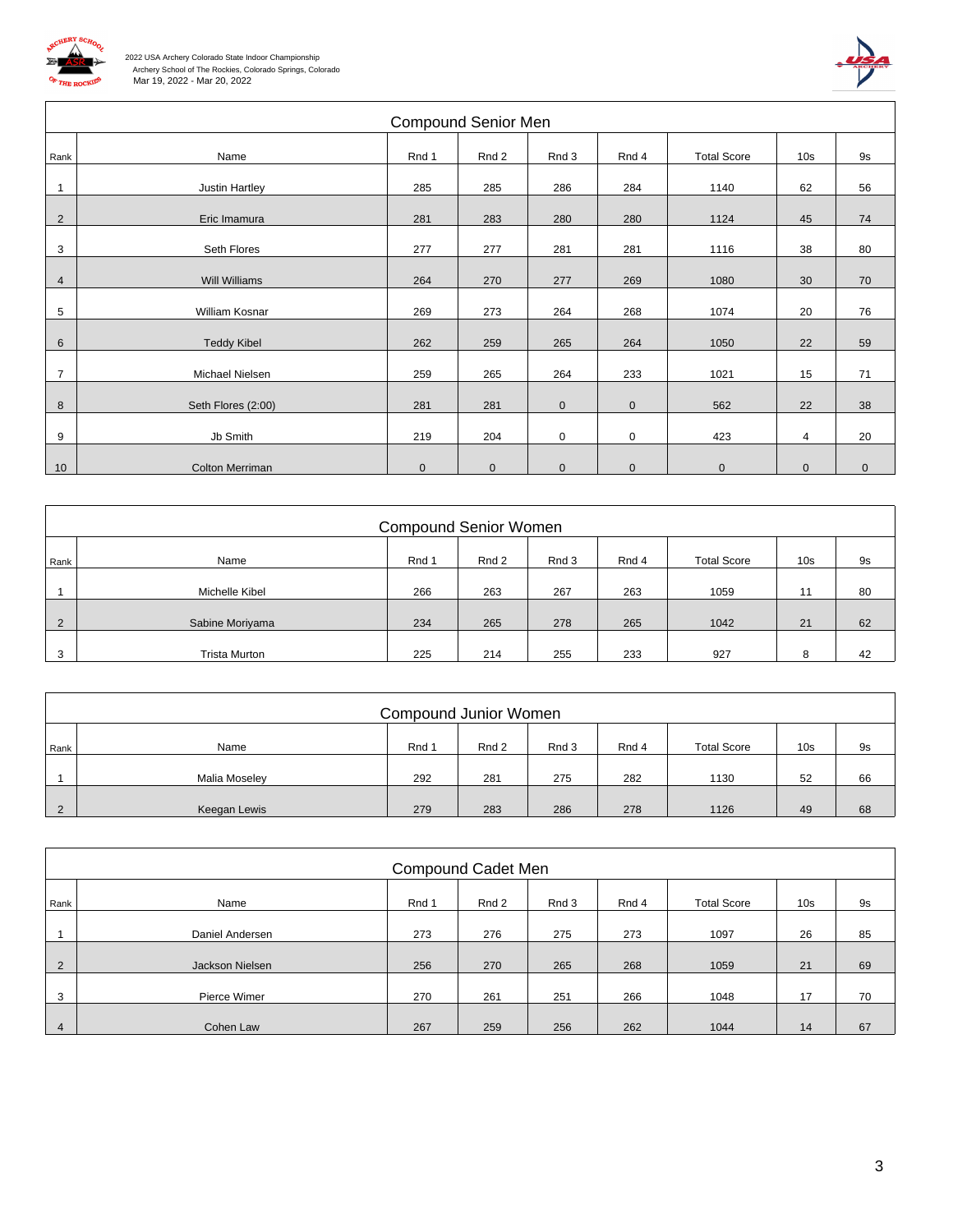

 $\sqrt{ }$ 



|                | <b>Compound Cadet Women</b> |       |       |             |             |                    |                 |           |  |  |  |  |  |
|----------------|-----------------------------|-------|-------|-------------|-------------|--------------------|-----------------|-----------|--|--|--|--|--|
| Rank           | Name                        | Rnd 1 | Rnd 2 | Rnd 3       | Rnd 4       | <b>Total Score</b> | 10 <sub>s</sub> | <b>9s</b> |  |  |  |  |  |
|                | Kendall Eimen               | 283   | 282   | 283         | 278         | 1126               | 48              | 70        |  |  |  |  |  |
| 2              | Jennifer Baker              | 270   | 262   | 273         | 270         | 1075               | 19              | 86        |  |  |  |  |  |
| 3              | Erin McGowan                | 258   | 269   | 265         | 270         | 1062               | 18              | 74        |  |  |  |  |  |
| $\overline{4}$ | <b>Clara Perez-Miller</b>   | 255   | 265   | 253         | 267         | 1040               | 15              | 73        |  |  |  |  |  |
| 5              | Sophia Ross                 | 197   | 199   | 212         | 206         | 814                | 8               | 13        |  |  |  |  |  |
| 6              | Katelyn Peach               | 219   | 154   | $\mathbf 0$ | $\mathbf 0$ | 373                | $\overline{2}$  | 11        |  |  |  |  |  |

|                | Compound Cub Men |       |       |       |       |                    |                 |    |  |  |  |  |
|----------------|------------------|-------|-------|-------|-------|--------------------|-----------------|----|--|--|--|--|
| Rank           | Name             | Rnd 1 | Rnd 2 | Rnd 3 | Rnd 4 | <b>Total Score</b> | 10 <sub>s</sub> | 9s |  |  |  |  |
|                | Carth Schulz     | 285   | 282   | 282   | 285   | 1134               | 58              | 59 |  |  |  |  |
| $\overline{2}$ | Logan Seay       | 260   | 272   | 266   | 268   | 1066               | 17              | 78 |  |  |  |  |
| 3              | Jaiden Nadeau    | 247   | 241   | 270   | 269   | 1027               | 19              | 57 |  |  |  |  |
| $\overline{4}$ | Kabe Schulz      | 241   | 244   | 242   | 265   | 992                | 8               | 57 |  |  |  |  |

|      | Compound Cub Women    |       |       |       |       |                    |                 |    |  |  |  |  |
|------|-----------------------|-------|-------|-------|-------|--------------------|-----------------|----|--|--|--|--|
| Rank | Name                  | Rnd 1 | Rnd 2 | Rnd 3 | Rnd 4 | <b>Total Score</b> | 10 <sub>s</sub> | 9s |  |  |  |  |
|      | Lilly Lucas           | 240   | 243   | 257   | 251   | 991                | 9               | 54 |  |  |  |  |
|      | <b>Bristal Minino</b> | 235   | 236   | 241   | 230   | 942                |                 | 41 |  |  |  |  |

|          | Compound Bowman Men |          |       |          |          |                    |                 |    |  |  |  |
|----------|---------------------|----------|-------|----------|----------|--------------------|-----------------|----|--|--|--|
| Rank     | Name                | Rnd 1    | Rnd 2 | Rnd 3    | Rnd 4    | <b>Total Score</b> | 10 <sub>s</sub> | 9s |  |  |  |
|          | Dillon Seay         | 106      | 125   | 145      | 152      | 528                |                 |    |  |  |  |
| $\Omega$ | <b>Barrett Seav</b> | $\Omega$ |       | $\Omega$ | $\Omega$ | 0                  |                 |    |  |  |  |

|      | Compound Bowman Women |             |              |              |              |                    |                 |              |  |  |  |
|------|-----------------------|-------------|--------------|--------------|--------------|--------------------|-----------------|--------------|--|--|--|
| Rank | Name                  | Rnd 1       | Rnd 2        | Rnd 3        | Rnd 4        | <b>Total Score</b> | 10 <sub>s</sub> | 9s           |  |  |  |
|      | Haley Haag            | 229         | 195          | 240          | 230          | 894                | 5               | 36           |  |  |  |
| 2    | <b>Reid Schwarz</b>   | 214         | 202          | 184          | 191          | 791                | 2               | 19           |  |  |  |
| 3    | Syla Schulz           | 181         | 198          | 169          | 173          | 721                | $\mathcal{P}$   | 17           |  |  |  |
| 4    | Joie Parker           | $\mathbf 0$ | $\mathbf{0}$ | $\mathbf{0}$ | $\mathbf{0}$ | $\mathbf 0$        | $\mathbf{0}$    | $\mathbf{0}$ |  |  |  |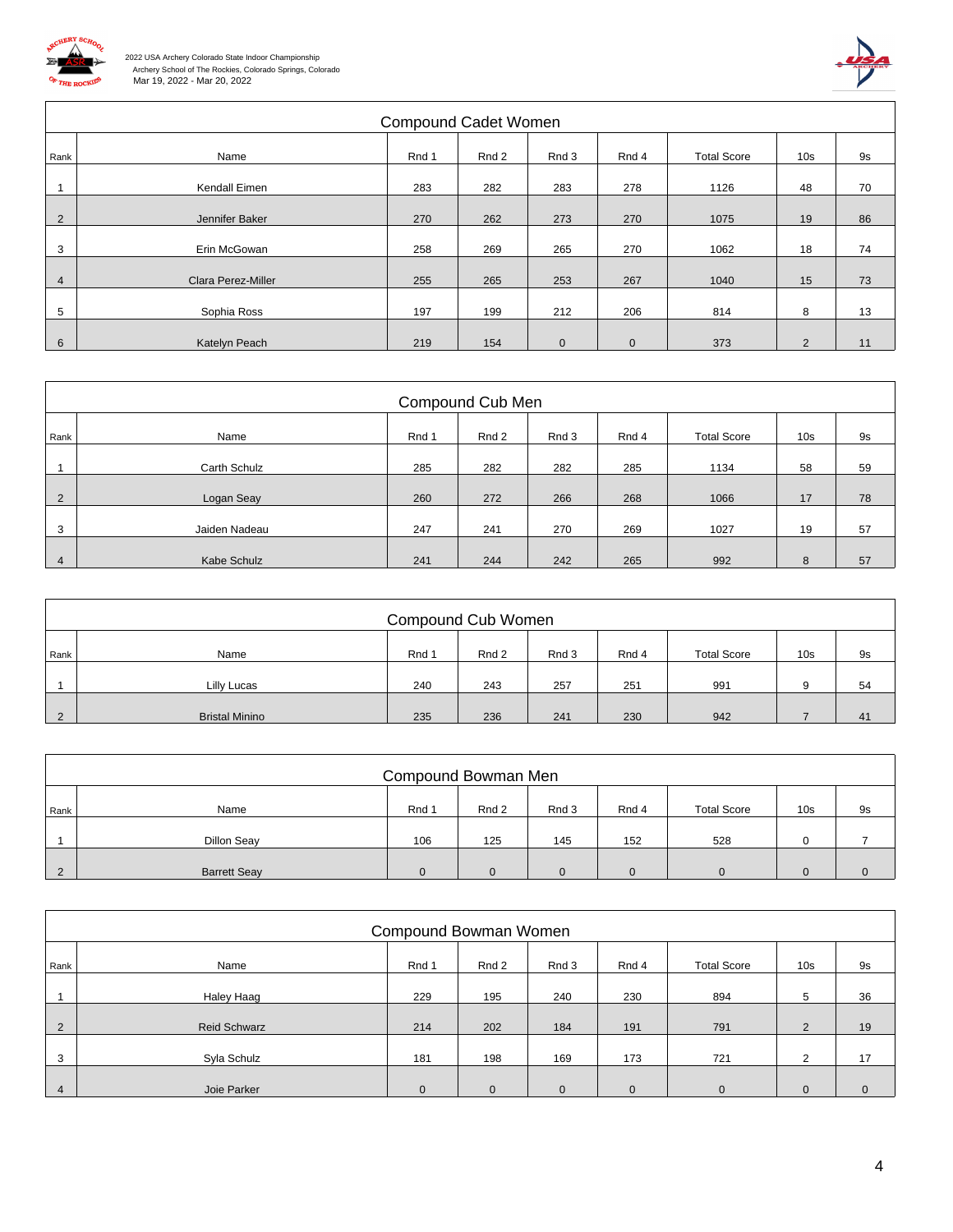

 $\sqrt{ }$ 



|                | Compound Master Men |              |             |             |             |                    |                 |             |  |  |  |  |  |
|----------------|---------------------|--------------|-------------|-------------|-------------|--------------------|-----------------|-------------|--|--|--|--|--|
| Rank           | Name                | Rnd 1        | Rnd 2       | Rnd 3       | Rnd 4       | <b>Total Score</b> | 10 <sub>s</sub> | <b>9s</b>   |  |  |  |  |  |
|                | Michael Poplawski   | 272          | 265         | 277         | 273         | 1087               | 28              | 76          |  |  |  |  |  |
| 2              | Tim Schaubroeck     | 269          | 278         | 266         | 267         | 1080               | 25              | 79          |  |  |  |  |  |
| 3              | Paul Kosek          | 266          | 268         | 276         | 266         | 1076               | 25              | 80          |  |  |  |  |  |
| $\overline{4}$ | George Martin III   | 268          | 254         | 269         | 249         | 1040               | 24              | 65          |  |  |  |  |  |
| 5              | Al Cozzetto         | 260          | 257         | 261         | 252         | 1030               | 14              | 58          |  |  |  |  |  |
| 6              | Donny Parker        | $\mathbf{0}$ | $\mathbf 0$ | $\mathbf 0$ | $\mathbf 0$ | $\mathbf{0}$       | $\mathbf 0$     | $\mathbf 0$ |  |  |  |  |  |
| 6              | Scott Wilson        | 0            | $\mathbf 0$ | $\mathbf 0$ | $\mathbf 0$ | $\mathbf 0$        | $\mathbf 0$     | $\mathbf 0$ |  |  |  |  |  |

| <b>Compound Master Women</b> |       |       |       |       |                    |                 |    |  |  |  |
|------------------------------|-------|-------|-------|-------|--------------------|-----------------|----|--|--|--|
| Name                         | Rnd 1 | Rnd 2 | Rnd 3 | Rnd 4 | <b>Total Score</b> | 10 <sub>s</sub> | 9s |  |  |  |
| Lauren Pinckney              |       |       |       |       |                    |                 |    |  |  |  |
|                              |       |       |       |       |                    |                 |    |  |  |  |

|      | <b>Barebow Senior Men</b> |          |          |          |          |                    |                 |           |  |  |  |  |
|------|---------------------------|----------|----------|----------|----------|--------------------|-----------------|-----------|--|--|--|--|
| Rank | Name                      | Rnd 1    | Rnd 2    | Rnd 3    | Rnd 4    | <b>Total Score</b> | 10 <sub>s</sub> | <b>9s</b> |  |  |  |  |
|      | Joshua White              | 241      | 247      | 250      | 243      | 981                | 18              | 33        |  |  |  |  |
| 2    | Jacob Finger (barebow)    | 187      | 216      | 236      | 200      | 839                | 11              | 21        |  |  |  |  |
| 3    | Joseph Lamb               | 189      | 181      | 213      | 214      | 797                | 9               | 19        |  |  |  |  |
| 4    | Dante Buck                | $\Omega$ | $\Omega$ | $\Omega$ | $\Omega$ | $\Omega$           | $\Omega$        | $\Omega$  |  |  |  |  |

|                | <b>Barebow Senior Women</b> |              |              |              |              |                    |                 |              |  |  |  |  |
|----------------|-----------------------------|--------------|--------------|--------------|--------------|--------------------|-----------------|--------------|--|--|--|--|
| Rank           | Name                        | Rnd 1        | Rnd 2        | Rnd 3        | Rnd 4        | <b>Total Score</b> | 10 <sub>s</sub> | <b>9s</b>    |  |  |  |  |
|                | Kay Earls                   | 249          | 254          | 263          | 257          | 1023               | 25              | 40           |  |  |  |  |
| $\overline{2}$ | Stacia Bourbeau             | 230          | 221          | 200          | 229          | 880                | 5               | 31           |  |  |  |  |
| 3              | Mary Holzer                 | 209          | 188          | 206          | 213          | 816                | 5               | 18           |  |  |  |  |
| 4              | Valerie Yellam              | 190          | 206          | 197          | 213          | 806                | 8               | 15           |  |  |  |  |
| 5              | Jaime Dale                  | 103          | 85           | 121          | 119          | 428                | 4               | 8            |  |  |  |  |
|                |                             |              |              |              |              |                    |                 |              |  |  |  |  |
| 6              | <b>Kelly Scott</b>          | $\mathbf{0}$ | $\mathbf{0}$ | $\mathbf{0}$ | $\mathbf{0}$ | $\mathbf{0}$       | $\mathbf{0}$    | $\mathbf{0}$ |  |  |  |  |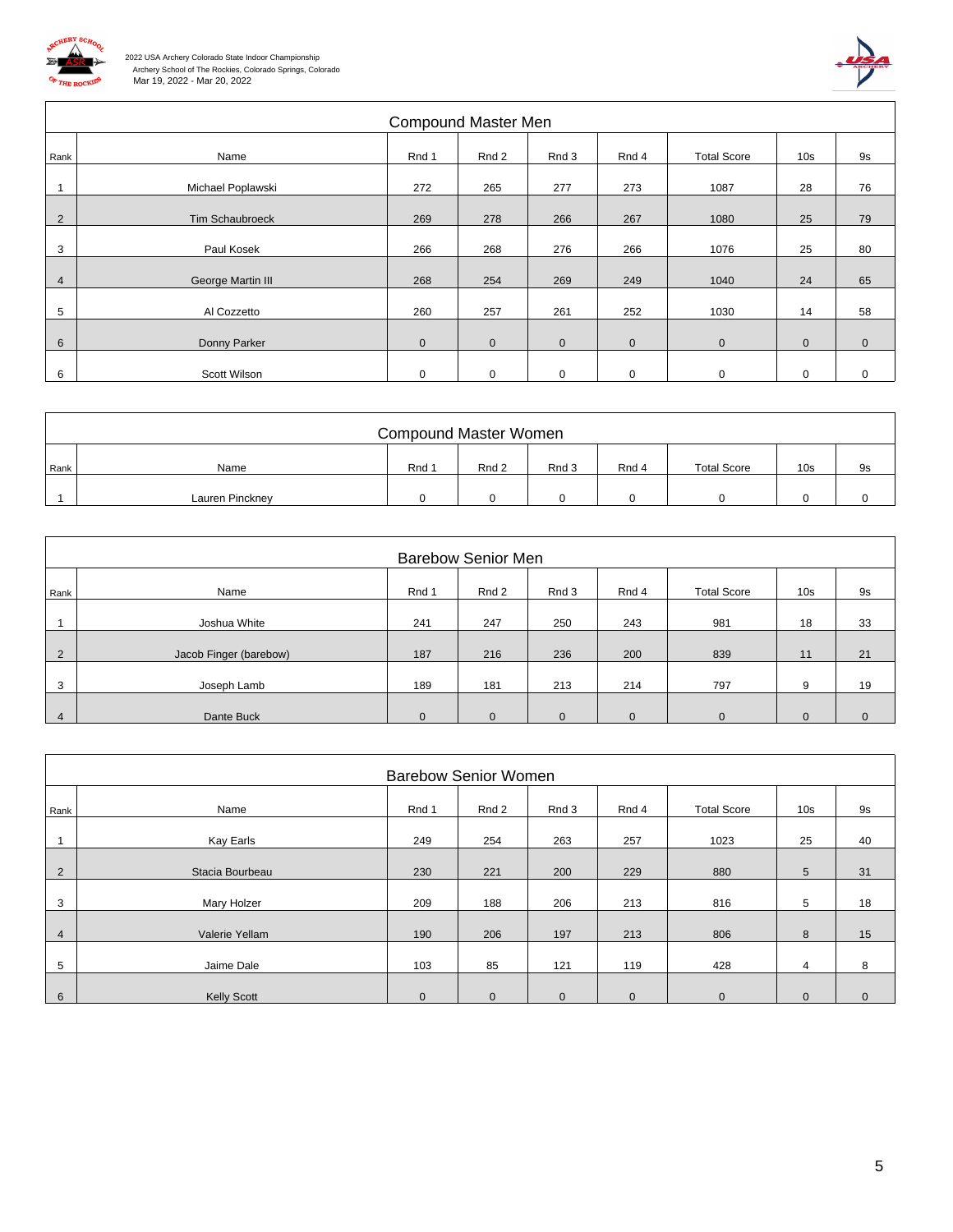



|      | <b>Barebow Cadet Men</b> |       |       |       |       |                    |                 |    |  |  |  |
|------|--------------------------|-------|-------|-------|-------|--------------------|-----------------|----|--|--|--|
| Rank | Name                     | Rnd 1 | Rnd 2 | Rnd 3 | Rnd 4 | <b>Total Score</b> | 10 <sub>s</sub> | 9s |  |  |  |
|      | <b>Brenton Williams</b>  | 162   | 168   | 182   | 206   | 718                |                 |    |  |  |  |
|      | Corbin Lewis             | 165   | 113   | 169   | 136   | 583                |                 |    |  |  |  |

|      | <b>Barebow Cadet Women</b> |       |       |       |       |                    |                 |    |  |  |  |
|------|----------------------------|-------|-------|-------|-------|--------------------|-----------------|----|--|--|--|
| Rank | Name                       | Rnd 1 | Rnd 2 | Rnd 3 | Rnd 4 | <b>Total Score</b> | 10 <sub>s</sub> | 9s |  |  |  |
|      |                            |       |       |       |       |                    |                 |    |  |  |  |
|      | MeiLena Smulders           | 200   | 197   | 197   | 173   | 767                | 11              | 18 |  |  |  |
|      |                            |       |       |       |       |                    |                 |    |  |  |  |
|      | Jocelyn Torres             | 163   | 213   | 165   | 179   | 720                | 5               | 13 |  |  |  |
|      |                            |       |       |       |       |                    |                 |    |  |  |  |
|      | Vidya Balachander          | 89    | 144   | 121   | 143   | 497                |                 |    |  |  |  |

|      | Barebow Cub Women |       |       |       |       |                    |                 |    |  |  |  |
|------|-------------------|-------|-------|-------|-------|--------------------|-----------------|----|--|--|--|
| Rank | Name              | Rnd 1 | Rnd 2 | Rnd 3 | Rnd 4 | <b>Total Score</b> | 10 <sub>s</sub> | 9s |  |  |  |
|      | Emma Bailey       | 158   | 155   | 167   | 166   | 646                | ◠               | 17 |  |  |  |
|      | Maddy Madden      | 126   | 102   | 118   | 97    | 443                |                 |    |  |  |  |
|      | Makayla McFarren  | 40    | 56    | 20    | 14    | 130                |                 |    |  |  |  |

|                | <b>Barebow Master Men</b> |       |       |       |       |                    |                 |           |  |  |  |  |
|----------------|---------------------------|-------|-------|-------|-------|--------------------|-----------------|-----------|--|--|--|--|
| Rank           | Name                      | Rnd 1 | Rnd 2 | Rnd 3 | Rnd 4 | <b>Total Score</b> | 10 <sub>s</sub> | <b>9s</b> |  |  |  |  |
|                | William Knippling         | 247   | 257   | 248   | 252   | 1004               | 26              | 39        |  |  |  |  |
| 2              | <b>Bruce Leibbrandt</b>   | 251   | 241   | 244   | 254   | 990                | 24              | 31        |  |  |  |  |
| 3              | Thomas Aaron              | 246   | 225   | 253   | 253   | 977                | 22              | 35        |  |  |  |  |
| 4              | <b>Richard Potting</b>    | 206   | 215   | 231   | 224   | 876                | 16              | 24        |  |  |  |  |
| 5              | Daniel Daugherty          | 224   | 231   | 209   | 187   | 851                | 15              | 19        |  |  |  |  |
| 6              | Levi Crespin              | 197   | 179   | 173   | 163   | 712                | 3               | 17        |  |  |  |  |
| $\overline{7}$ | Michael Schulze           | 178   | 186   | 184   | 161   | 709                | 6               | 12        |  |  |  |  |
| 8              | Michael Mayeshiba         | 158   | 167   | 170   | 134   | 629                | $\overline{4}$  | 11        |  |  |  |  |

|          | <b>Barebow Master Women</b> |       |       |       |       |                    |                 |    |  |  |  |
|----------|-----------------------------|-------|-------|-------|-------|--------------------|-----------------|----|--|--|--|
| Rank     | Name                        | Rnd 1 | Rnd 2 | Rnd 3 | Rnd 4 | <b>Total Score</b> | 10 <sub>s</sub> | 9s |  |  |  |
|          | Sally Leibbrandt            | 216   | 224   | 229   | 215   | 884                | 17              | 17 |  |  |  |
| $\Omega$ | Rebecca Korte               | 223   | 216   | 228   | 210   | 877                | 10              | 23 |  |  |  |